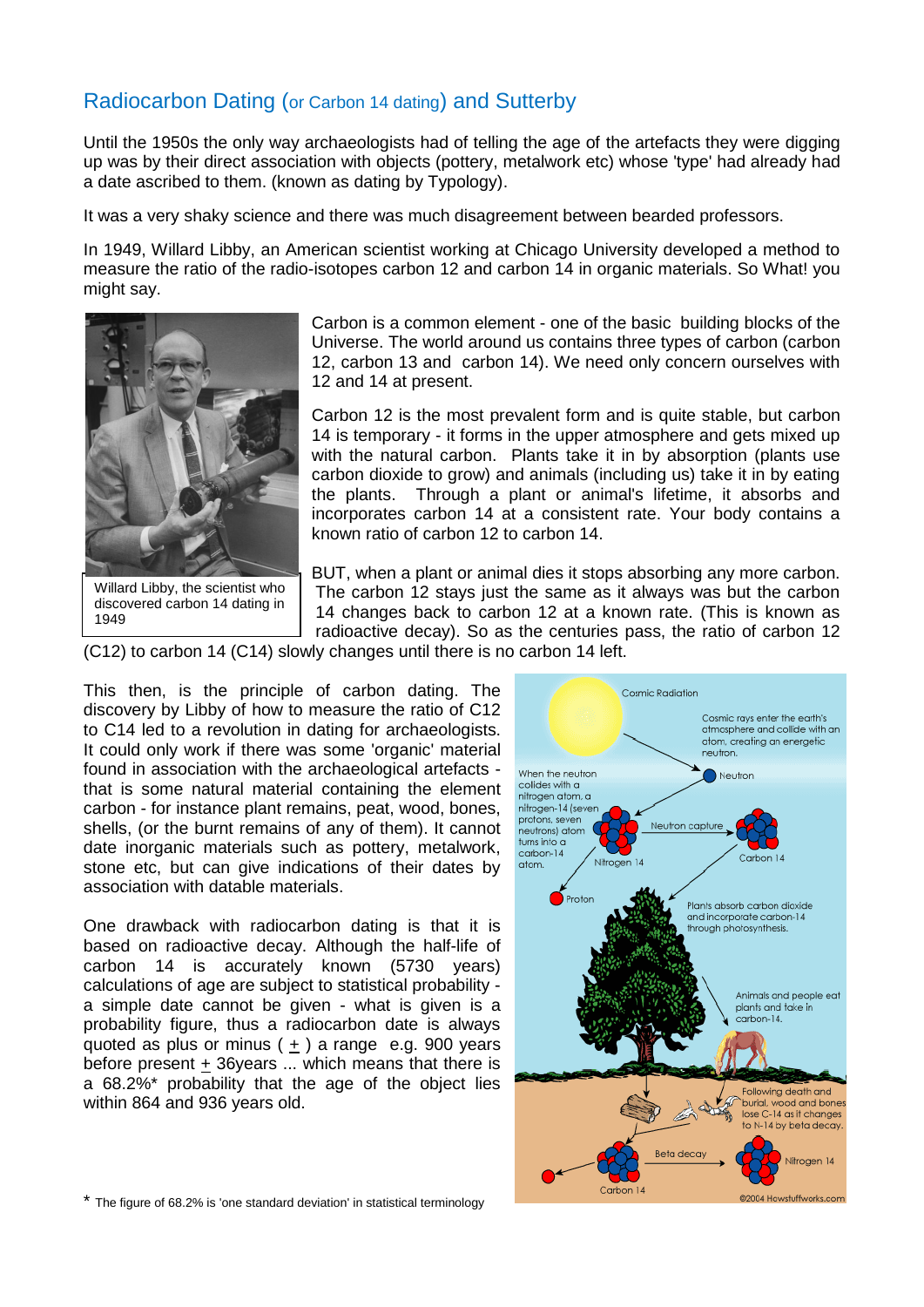Another drawback is that after *c*.50,000 years there is so little C14 left unchanged it is hard to measure it - so effectively carbon 14 dating only works on things up to 50,000 years old.

Libby won the Nobel Prize for his work in 1960 and for a while, archaeologists were blissfully happy with their new scientific method. The mix and confusion of Ancient Egypt, Syria, Greece and Rome was slowly being straightened out



BUT ..... Unknown to them, there was a problem ... Libby had made an assumption when he did his calculations that the C12 to C14 ratio had always been the same since the beginning of the world. This assumption is OK back to about 800BC - older than that and it starts to change.

What was needed was a way of calculating the C12 to C14 ratio back in time. This was found in the very long lived tree called the bristlecone pine which grows at high altitude in the western United States. These trees can live to over 5000 years. By sampling their tree rings (one grows each year) the C12 to C14 ratio can be corrected.

So carbon dating could be **Recalibrated** and the archaeologists were happy again!

But all this means that you do not get a simple date

when you send a carbon 14 sample off to be measured.

## **THE SUTTERBY CARBON 14 DATE**

At Sutterby we took a sample of bone from the skeleton that had been cut through by the building of our earliest foundations. Whatever date was calculated for that sample would mean that the wall must have been built **AFTER** that date (although we can't say how long after).

When the C12 to C14 ratio was measured the 'raw' result was that there was a 68.2%\* probability that the body was buried between 858 and 926 years 'ago' (between AD1024 and 1092 - because the 'ago' is calculated from 1950, the baseline date for all carbon dating).

BUT HOLD ON ... there's another calculation to make because of the recalibration.

When we apply the recalibration curve to our 'raw' dates that gives us a 'calibrated date' range. Annoyingly the recalibration curve is a bit lumpy at this period giving us lesser accuracy.

So ... there is a 68.2%\* probability that the body was buried between AD1049 and 1206 and a 95.4% \$ probability that it was buried between AD1039 and 1217. We could speculate that there is slightly more probability that it was buried towards the end of the period than the beginning, but that is moving onto thin ice! Our best statement is "*This burial dates somewhere from the mideleventh to the end of the twelfth century".*

So, the earliest phase of wall building observed at the west end of Sutterby Church most likely dates from during or after the twelfth century. But the stratigraphy cannot tell us how far after - we must look to other evidence to fix this dating more firmly.

<sup>\*</sup> 68.2% probability is 'one standard deviation' in statistical analysis

<sup>\$ 95.4%</sup> probability is the result of 'two standard deviations' in statistical analysis